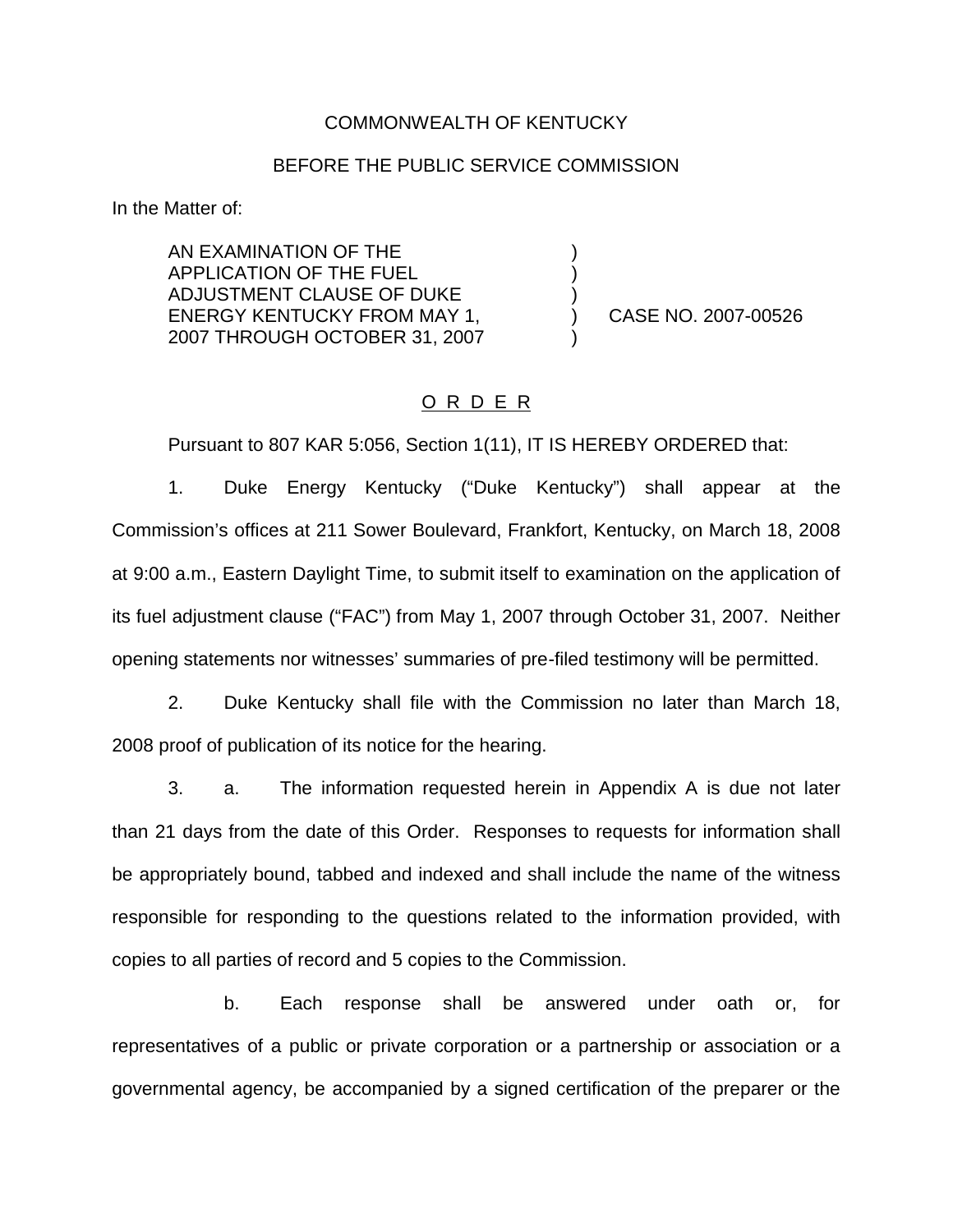person supervising the preparation of the response on behalf of the entity that the response is true and accurate to the best of that person's knowledge, information, and belief formed after a reasonable inquiry.

c. Any party shall make timely amendment to any prior responses if it obtains information which indicates that the response was incorrect when made or, though correct when made, is now incorrect in any material respect.

d. For any requests to which a party refuses to furnish all or part of the requested information, that party shall provide a written explanation of the specific grounds for its failure to completely and precisely respond.

4. Any party who wishes to file testimony in this proceeding or to request information from Duke Kentucky may petition the Commission for a procedural schedule.

5. All documents that Duke Kentucky filed with the Commission pursuant to 807 KAR 5:056, Section 1(7) and (9), during the period under review are incorporated by reference into the record of this proceeding.

6. The official record of the proceeding shall be by video only, unless otherwise requested by a party to this proceeding.

Done at Frankfort, Kentucky, this 23<sup>rd</sup> day of January, 2008.

By the Commission

ATTEST:

**Executive Director** 

Case No. 2007-00526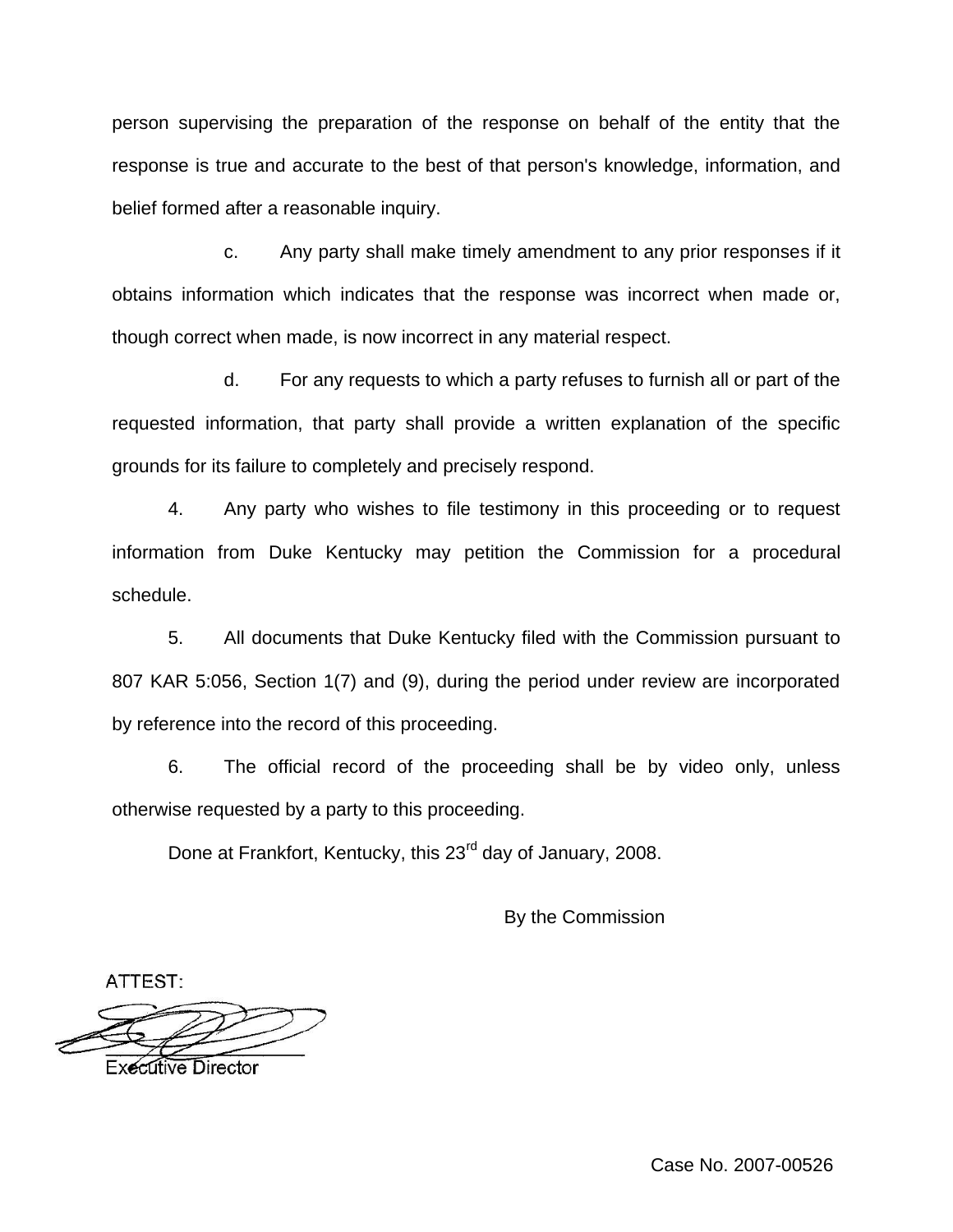### APPENDIX A

## APPENDIX TO AN ORDER OF THE KENTUCKY PUBLIC SERVICE COMMISSION IN CASE NO. 2007-00526 DATED JANUARY 23, 2008

1. For the period from May 1, 2007 through October 31, 2007, list each vendor from whom coal was purchased and the quantities and the nature of each purchase (e.g., spot or contract).

2. For each generating station or unit for which a separate coal pile is maintained, state for the period from May 1, 2007 through October 31, 2007 the actual amount of coal burned in tons, the actual amount of coal deliveries in tons, the total kWh generated, and the actual capacity factor at which the plant operated.

3. List all firm power commitments for Duke Kentucky from May 1, 2007 through October 31, 2007 for (a) purchases and (b) sales. This list shall identify the electric utility, the amount of commitment in MW, and the purpose of the commitment (e.g., peaking, emergency).

4. Provide a monthly billing summary for sales to all electric utilities for the period May 1, 2007 through October 31, 2007.

5. List Duke Kentucky's scheduled, actual, and forced outages between May 1, 2007 through October 31, 2007.

6. List all existing fuel contracts categorized as long-term (i.e., more than 1 year in length). Provide the following information for each contract:

a. Supplier's name and address.

b. Name and location of production facility.

c. Date when contract was executed.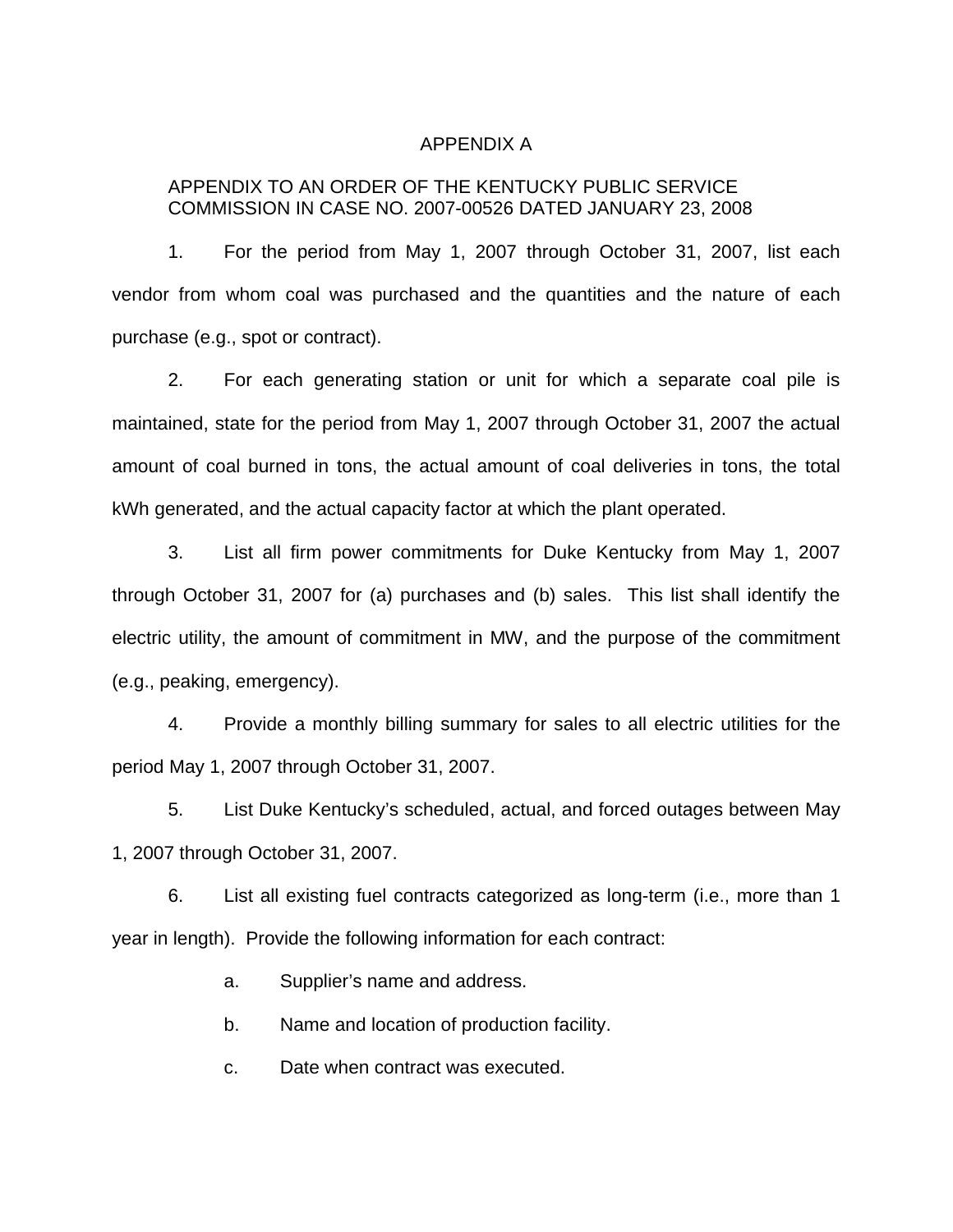- d. Duration of contract.
- e. Date(s) of each contract revision, modification or amendment.
- f. Annual tonnage requirements.
- g. Actual annual tonnage received since the contract's inception.
- h. Percent of annual requirements received during the contract's term.
- i. Base price.
- j. Total amount of price escalations to date.
- k. Current price paid for coal under the contract  $(i + j)$ .

7. a. Does Duke Kentucky regularly compare the price of its coal purchases with those paid by other electric utilities?

b. If yes, state:

(1) How Duke Kentucky's prices compare with those of other utilities for the review period.

(2) The utilities that are included in this comparison and their location.

8. State the percentage of Duke Kentucky's coal, as of the date of this Order, that is delivered by:

- a. rail.
- b. truck.
- c. barge.

9. a. State Duke Kentucky's coal inventory level in tons and in number of days' supply as of October 31, 2007.

b. Describe the criteria used to determine number of days' supply.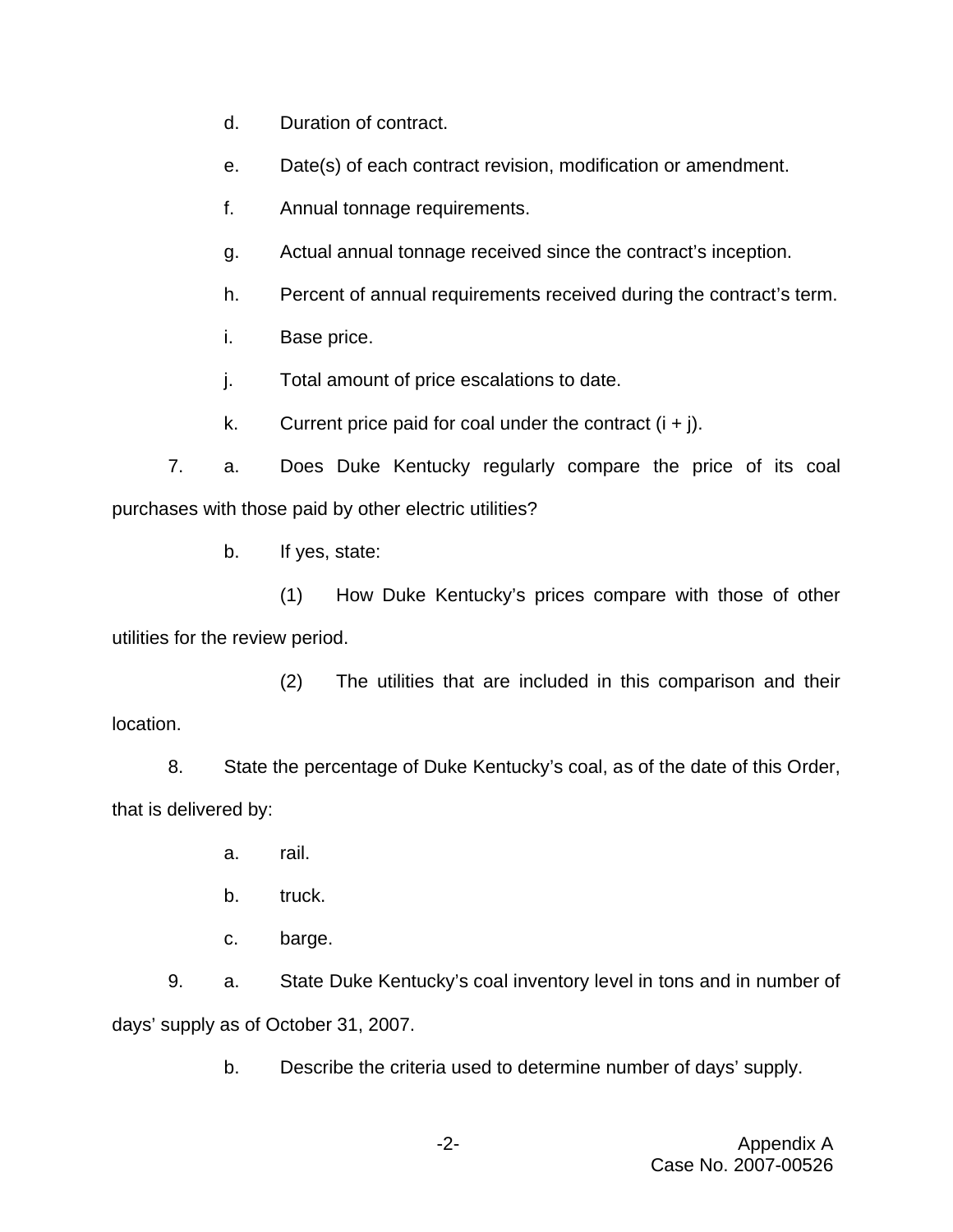c. Compare Duke Kentucky's coal inventory as of October 31, 2007 to its inventory target for that date.

d. If actual coal inventory exceeds inventory target by 10 days' supply, state the reasons for excessive inventory.

e. (1) Does Duke Kentucky expect any significant changes in its current coal inventory target within the next 12 months?

(2) If yes, state the expected change and the reasons for this change.

10. a. Has Duke Kentucky audited any of its coal contracts during the period from May 1, 2007 through October 31, 2007?

- b. If yes, for each audited contract:
	- (1) Identify the contract.
	- (2) Identify the auditor.
	- (3) State the results of the audit.
	- (4) Describe the actions that Duke Kentucky took as a result of

the audit.

11. a. Has Duke Kentucky received any customer complaints regarding its

FAC during the period from May 1, 2007 through October 31, 2007?

- b. If yes, for each complaint, state:
	- (1) The nature of the complaint.
	- (2) Duke Kentucky's response.

12. a. Is Duke Kentucky currently involved in any litigation with its current or former coal suppliers?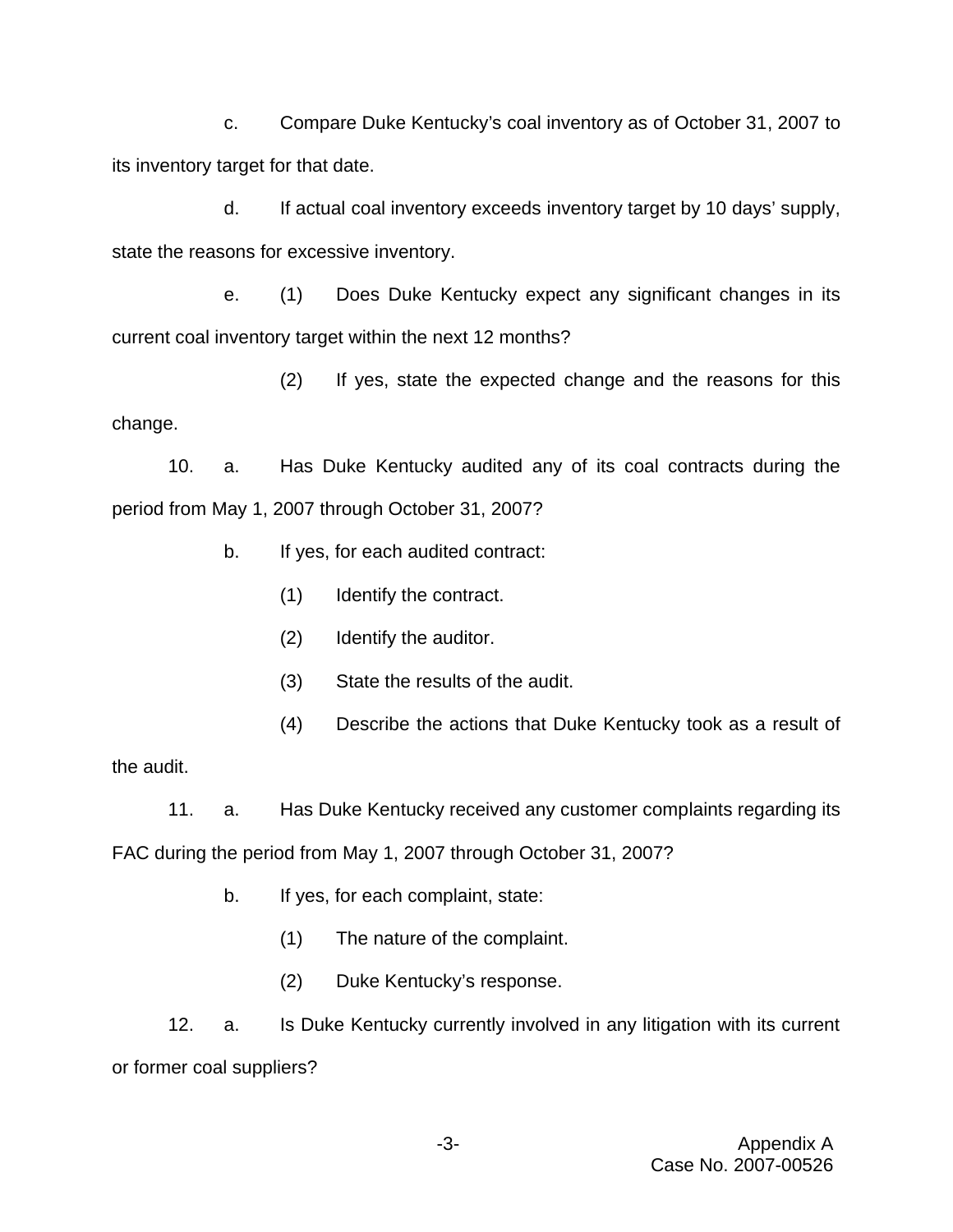- b. If yes, for each litigation:
	- (1) Identify the coal supplier.
	- (2) Identify the coal contract involved.
	- (3) State the potential liability or recovery to Duke Kentucky.
	- (4) List the issues presented.
	- (5) Provide a copy of the complaint or other legal pleading that

initiated the litigation and any answers or counterclaims. If a copy has previously been filed with the Commission, provide the date on which it was filed and the case in which it was filed.

c. State the current status of all litigation with coal suppliers.

13. a. During the period from May 1, 2007 through October 31, 2007, have there been any changes to Duke Kentucky's written policies and procedures regarding its fuel procurement?

- b. If yes:
	- (1) Describe the changes.
	- (2) Provide the written policies and procedures as changed.
	- (3) State the date(s) the changes were made.
	- (4) Explain why the changes were made.

14. a. Is Duke Kentucky aware of any violations of its policies and procedures regarding fuel procurement that occurred prior to or during the period from May 1, 2007 through October 31, 2007?

- b. If yes, for each violation:
	- (1) Describe the violation.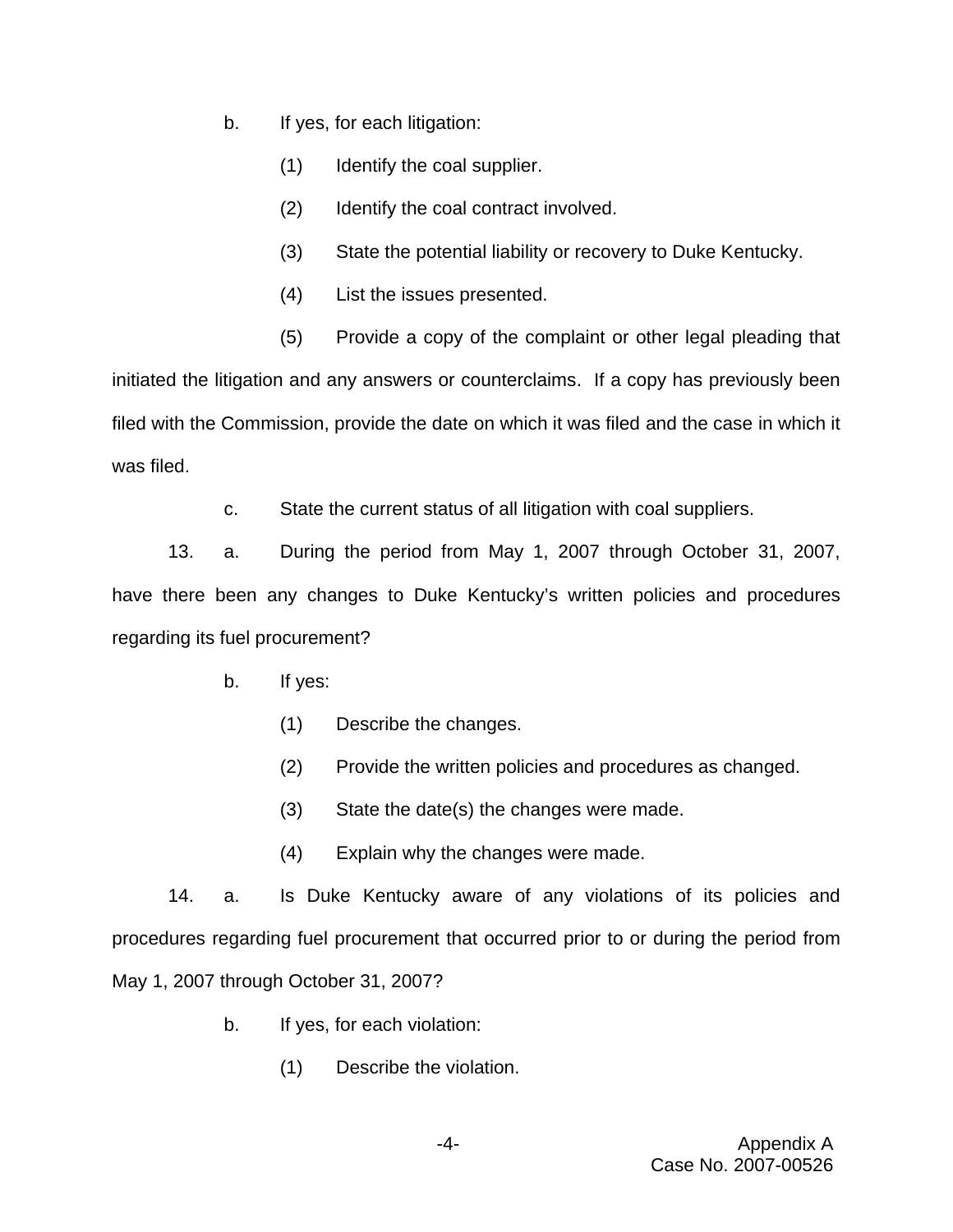(2) Describe the action(s) that Duke Kentucky took upon discovering the violation.

(3) Identify the person(s) who committed the violation.

15. Identify and explain the reasons for all changes that occurred during the period from May 1, 2007 through October 31, 2007 in the organizational structure and personnel of the departments or divisions that are responsible for Duke Kentucky's fuel procurement activities.

16. a. Identify all changes that Duke Kentucky has made during the period under review to its maintenance and operation practices that also affect fuel usage at Duke Kentucky's generation facilities.

b. Describe the impact of these changes on Duke Kentucky's fuel usage.

17. List each written coal supply solicitation issued during the period from May 1, 2007 through October 31, 2007.

a. For each solicitation, provide the date of the solicitation, the type of solicitation (contract or spot), the quantities solicited, a general description of the quality of coal solicited, the time period over which deliveries were requested, and the generating unit(s) for which the coal was intended.

b. For each solicitation, state the number of vendors to whom the solicitation was sent, the number of vendors who responded, and the selected vendor. Provide the bid tabulation sheet or corresponding document that ranked the proposals. (This document should identify all vendors who made offers.) State the reasons for each selection.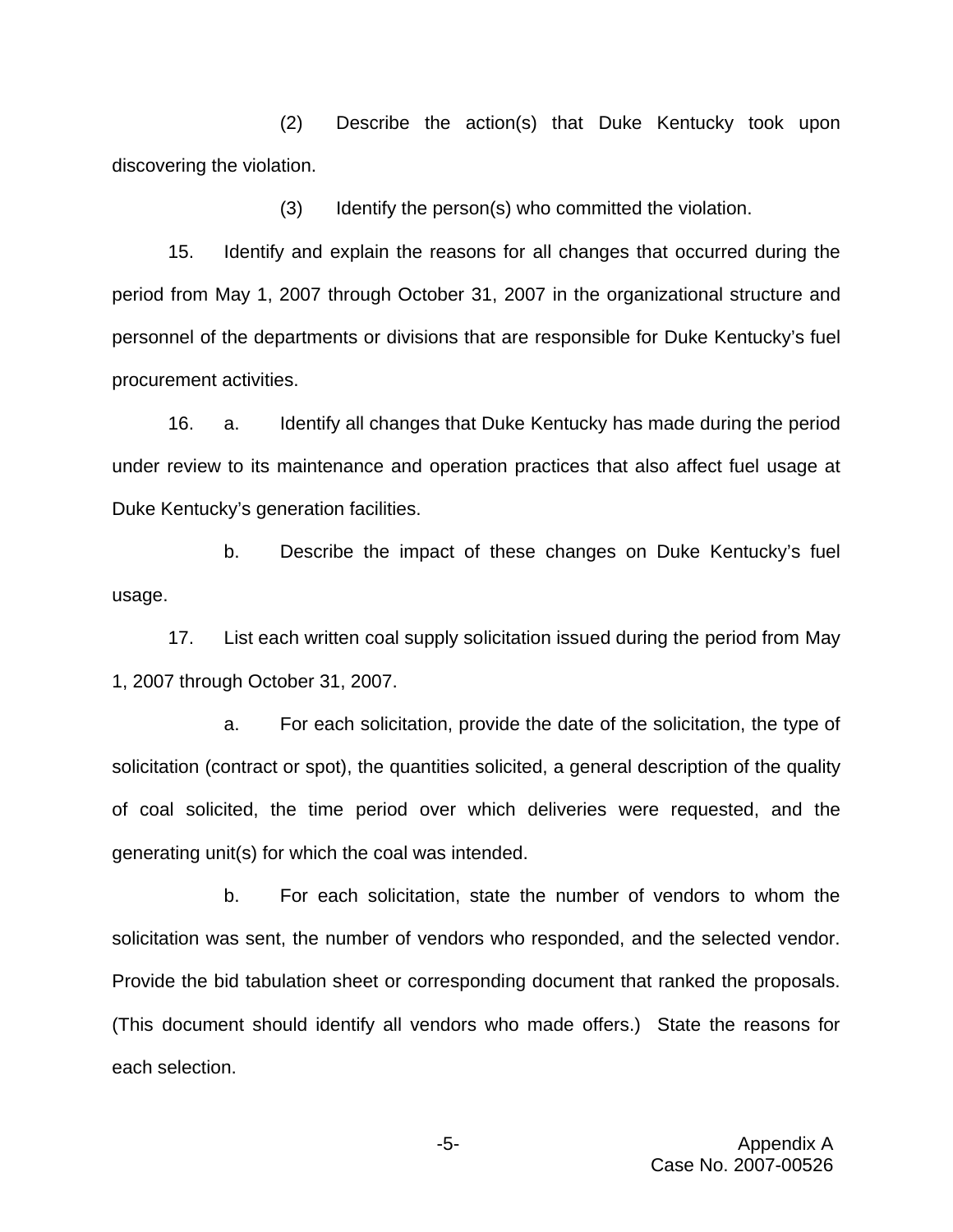18. List each oral coal supply solicitation issued during the period from May 1, 2007 through October 31, 2007.

a. For each solicitation, state why the solicitation was not written, the date(s) of the solicitation, the quantities solicited, a general description of the quality of coal solicited, the time period over which deliveries were requested, and the generating unit(s) for which the coal was intended.

b. For each solicitation, identify all vendors solicited and the vendor selected. Provide the tabulation sheet or other document that ranks the proposals. (This document should identify all vendors who made offers.) State the reasons for each selection.

19. a. List all intersystem sales during the period under review in which Duke Kentucky used a third party's transmission system.

b. For each sale listed above:

(1) Describe how Duke Kentucky addressed for FAC reporting purposes the cost of fuel expended to cover any line losses incurred to transmit its power across the third party's transmission system.

(2) State the line loss factor used for each transaction and describe how that line loss factor was determined.

20. Describe each change that Duke Kentucky made during the period under review to its methodology for calculating intersystem sales line losses.

21. Provide the number of Duke Kentucky's coal purchase contracts which included transportation costs and those that did not during the period May 1, 2007 through October 31, 2007.